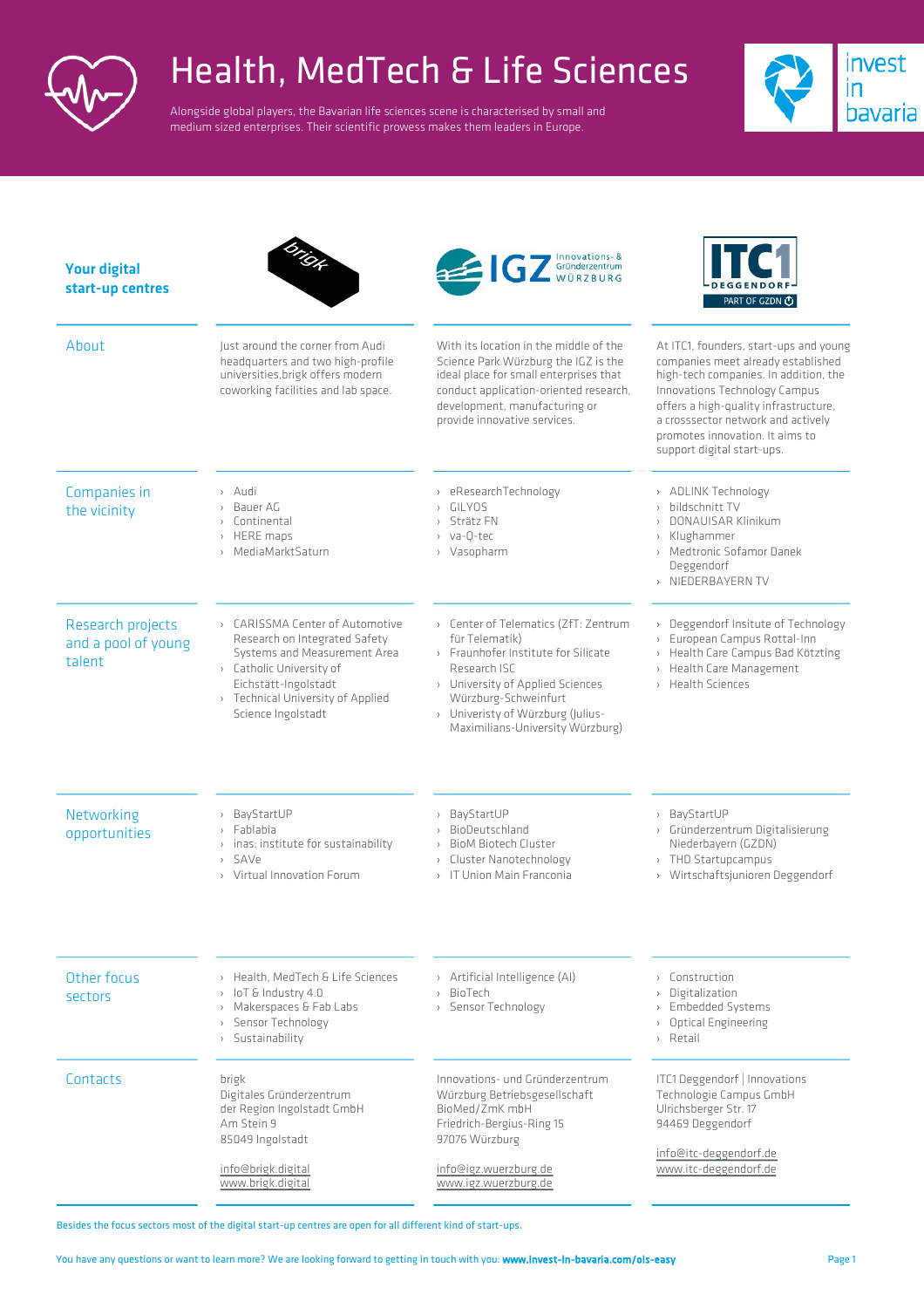

## Health, MedTech & Life Sciences

Alongside global players, the Bavarian life sciences scene is characterised by small and medium sized enterprises. Their scientific prowess makes them leaders in Europe.



| <b>Your digital</b><br>start-up centres            | WUVA<br>MÜNCHNER TECHNOLOGIEZENTRUM                                                                                                                                                                                                                                                                                                       | <b>Umwelt-</b><br>Technologisches<br>Gründerzentrum<br>Augsburg GmbH                                                                                                                                                                                                                          | WERK 1                                                                                                                                                                                                                                                                                                                                                     |
|----------------------------------------------------|-------------------------------------------------------------------------------------------------------------------------------------------------------------------------------------------------------------------------------------------------------------------------------------------------------------------------------------------|-----------------------------------------------------------------------------------------------------------------------------------------------------------------------------------------------------------------------------------------------------------------------------------------------|------------------------------------------------------------------------------------------------------------------------------------------------------------------------------------------------------------------------------------------------------------------------------------------------------------------------------------------------------------|
| About                                              | The Munich-based Technology<br>Centre is one of the most important<br>high-tech centres in Germany, and is<br>open to all high-tech and technology<br>companies.                                                                                                                                                                          | UTG Augsburg is the ideal place for<br>start-ups with new ideas in the field<br>of technology and environment. UTG<br>Augsburg offers laboratories,<br>workshops and office space for start-<br>ups and provides access to the strong<br>founders community and the network<br>in the region. | WERK1 - THE MOST STARTUP-<br>FRIENDLY PLACE IN MUNICH<br>WERK1 supports digital startups with<br>startup offices, individual coaching<br>and coworking & thereby connecting<br>Munich's most active founder<br>community. Meet the team for a first<br>impression at the WERK1 Café!                                                                       |
| Companies in<br>the vicinity                       | › Audi<br>> Banks & Insurance (e.g. Allianz,<br>Deutsche Bank, Generali)<br>> BMW<br><b>BSH</b><br>$\mathcal{L}$<br>EY<br>$\,$<br>Siemens<br>$\rightarrow$                                                                                                                                                                                | > GP Joule<br>> KUKA<br>Lechwerke AG<br>MAN Energy Solutions<br>$\,$<br>> UPM                                                                                                                                                                                                                 | > Audi<br>Banks & Insurance (e.g. Allianz,<br>$\rightarrow$<br>Deutsche Bank, Generali)<br><b>BMW</b><br>$\rightarrow$<br><b>BSH</b><br>$\rightarrow$<br>EY<br>$\rightarrow$<br>Siemens<br>$\rightarrow$                                                                                                                                                   |
| Research projects<br>and a pool of young<br>talent | <b>Bundeswehr University Munich</b><br>$\,$ $\,$<br>Fraunhofer<br>$\rightarrow$<br>German Aerospace Center (DLR)<br>> Helmholtz Center Munich<br>> Leibnitz Community<br>> Ludwig-Maximilians-University<br>Munich<br>> Max-Planck-Institute<br>> Munich Center for Quantum Science<br>and Technology<br>> Technical University of Munich | > Augsburg University<br>> University of Applied Sciences<br>Augsburg<br>bifa environmental institute<br>> German Aerospace Center (DLR)<br>> Fraunhofer                                                                                                                                      | <b>Bundeswehr University Munich</b><br>$\,$<br>Fraunhofer<br>$\rightarrow$<br>German Aerospace Center (DLR)<br>Helmholtz Center Munich<br>Leibnitz Community<br>$\rightarrow$<br>Ludwig-Maximilians-University<br>$\,$<br>Munich<br>> Max-Planck-Institute<br>Munich Center for Quantum Science<br>and Technology<br><b>Technical University of Munich</b> |
| Networking<br>opportunities                        | > Aerospace Cluster<br>Bayern Innovativ<br>BayStartUP<br>$\,$<br><b>BioM Biotech Cluster</b><br>$\rightarrow$<br>Chemistry Cluster<br>Cluster of e-conversion<br>> Forestry and Wood Cluster                                                                                                                                              | > Bayern Innovativ Cluster<br>Mechatronics<br>> KUMAS<br>> MAI Carbon / Composites United<br>e.V.<br>> TEA Network                                                                                                                                                                            | Aerospace Cluster<br>Bayern Innovativ<br>BayStartUP<br>BICCnet (Cluster ICT)<br><b>BioM Biotech Cluster</b><br>Chemistry Cluster<br>Cluster of e-conversion<br>$\rightarrow$<br>> Forestry and Wood Cluster<br>> InsurTech Hub                                                                                                                             |
| Other focus<br>sectors                             | > Artificial Intelligence (AI)<br>> Health, MedTech & Life Sciences<br>> loT & Industry 4.0                                                                                                                                                                                                                                               | > Artificial Intelligence (AI)<br>> Health. MedTech & Life Sciences<br>> loT & Industry 4.0<br>Mobility & Aerospace<br>$\rangle$<br>> Sustainability                                                                                                                                          | > BioTech, NanoTech, MedTech,<br>Blockchain & Cyber Security<br>Fin- & Insurtech<br>> HealthTech<br>> Mobility & Aerospace                                                                                                                                                                                                                                 |
| Contacts                                           | MTZ - Münchener<br>Technologiezentrum<br>Agnes-Pockels-Bogen 1<br>80992 Munich                                                                                                                                                                                                                                                            | UTG Augsburg<br>Am Mittleren Moos 48<br>86167 Augsburg                                                                                                                                                                                                                                        | WERK1.Bayern GmbH<br>Atelierstr. 29<br>81671 Munich                                                                                                                                                                                                                                                                                                        |
|                                                    | info@mtz.de<br>www.mtz.de                                                                                                                                                                                                                                                                                                                 | info@u-t-g.de<br>www.u-t-g.de                                                                                                                                                                                                                                                                 | hello@werk1.com<br>www.werk1.com                                                                                                                                                                                                                                                                                                                           |

Besides the focus sectors most of t[he digital start-u](mailto:info@mtz.de)p centres are open for all differen[t kind of start-up](http://www.werk1.com/)s.